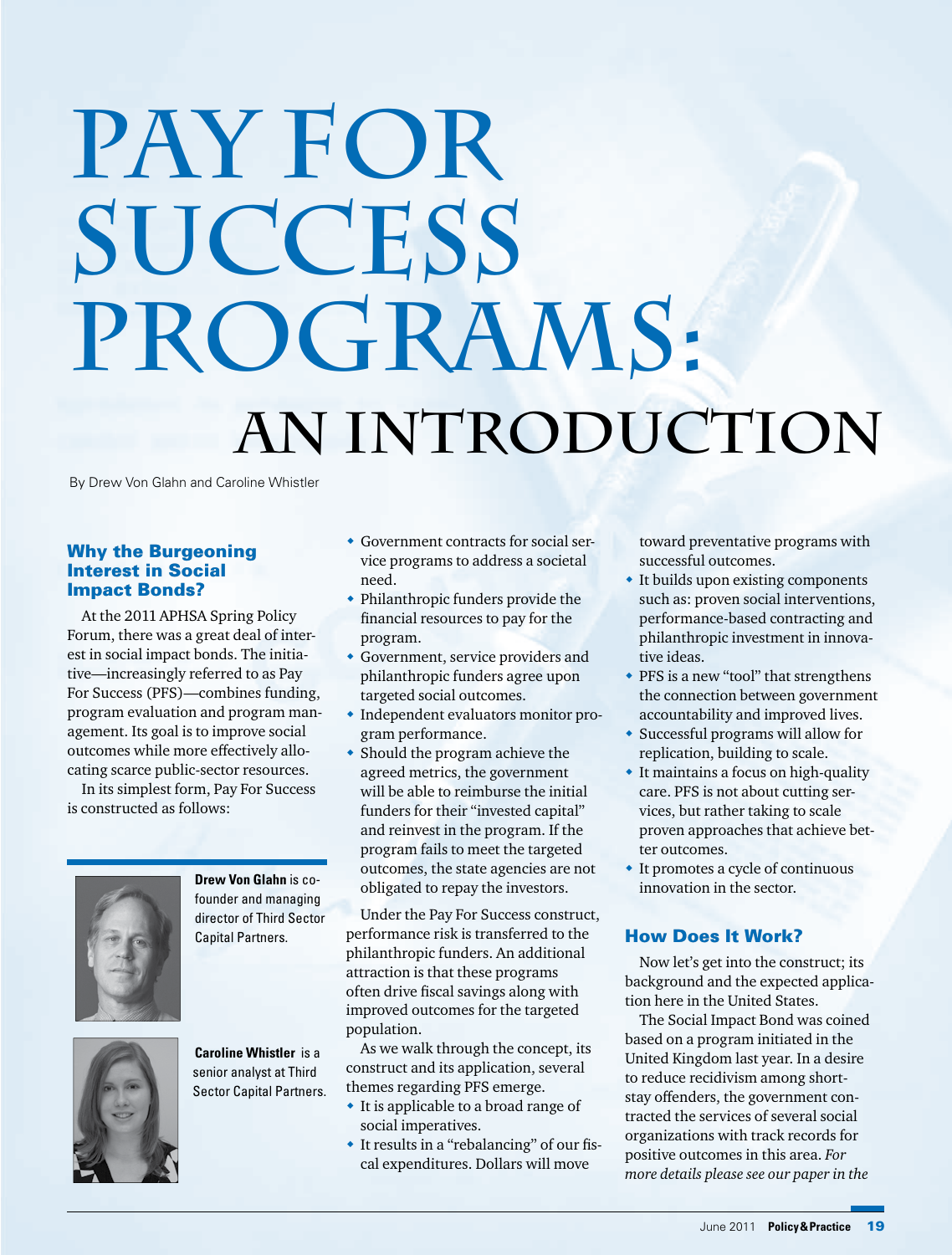

*Federal Reserve Bank of San Francisco's March 2011 journal, "Translating Plain English: Can the Peterborough Social Impact Bond Construct Apply Stateside?" http://www.frbsf.org/publications/ community/review/vol7\_issue1/Glahn\_ Whistler.pdf/.*

The multi-year program was funded by philanthropic organizations, with the promise of a return on investment if agreed-upon targets were met. As the British government stated at the time:

*"…[the] SIB pilot is the first scheme in the world that has used new funding from investors outside government to reduce reoffending with offenders. Investors will only receive returns on their investment from the Ministry of Justice if they reduce reoffending by a set amount."*

In the United States, the terminology has changed a bit, and has since

become increasingly referred to as "Pay for Success."

The chart above illustrates the mechanics of a PFS.

As shown above, there are five key players. Let's work through the participants, their roles and expectations.

**Service Provider(s):** In contracting for services, the PFS construct allows for single providers or a "wrap around" approach which coordinates the independent skills of multiple organizations. These organizations would have proven on some scale to have achieved successful outcomes. In discussions with service providers, government officials and funders, programs that initially may be of most interest could include: early childhood interventions, education preparation and performance, recidivism, youths with disabilities, elder care services and workforce engagement.

**Pay For Success Intermediary Organization (PFSIO):** A key part of the construct, and one of its more unique aspects, the PFSIO plays the role of the primary contractor with the government and the primary obligor to the investors. In this capacity, the organization oversees the program providers and monitors their performance. The PFSIO, with its focus on achieving social outcomes, has the ability to hire and fire the contracted service providers.

**Investors:** PFS programs are designed to apply the mechanics of the established capital markets. Private dollars provide the initial "risk" capital for PFS projects. While philanthropic in their focus, the PFS construct allows investors to receive a return on their initial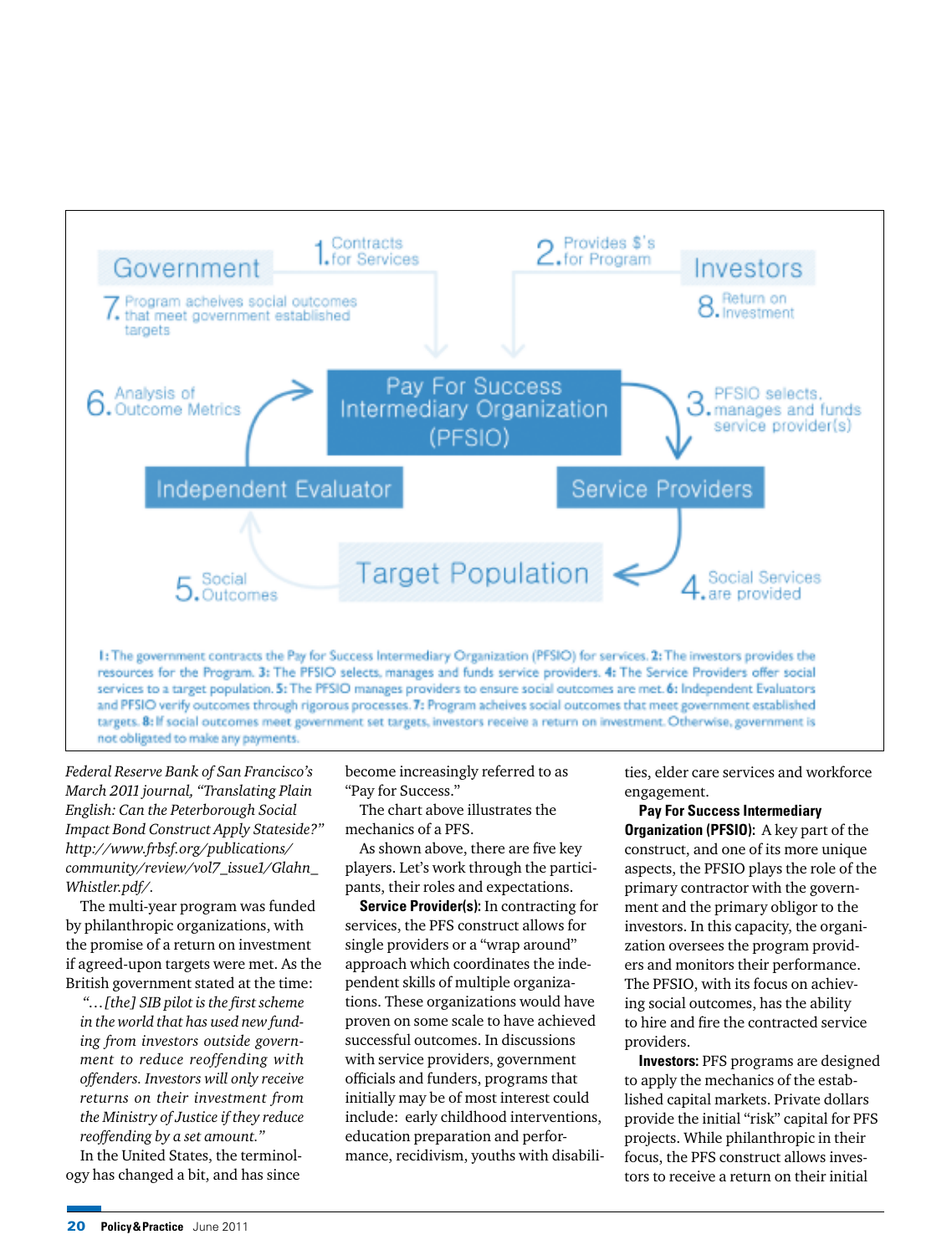investment. We anticipate that in the initial phase of implementation, PFS will be funded by traditional philanthropic organizations. Over time, it is expected that the PFS instrument will allow for an even broader population of investors. *For more on impact investors, please see the Hope Consulting May 2010 report "Money for Good" http:// www.hopeconsulting.us/pdf/Money%20 for%20Good\_Final.pdf/.* 

**Independent Evaluators:** PFS is about "funding what works." Hence, independent evaluators play a significant role in the Pay For Success construct. To truly "move the needle," PFS programs need to have measurable and real improvement in the lives of the targeted population, requiring robust evaluations to be incorporated into PFS programs. Given the application of administrative data to track whole populations, it is expected that the cost and complexity of the evaluation process will decline.

**Local Government Entity/Agency:** Pay For Success programs will be wholly dependent upon the commitment and engagement of government agencies. They will need to indentify priority areas for a PFS intervention, determine desired social and fiscal outcomes and commit themselves to the process.

The PFS construct builds upon existing pay-for-performance contract structures and evaluation initiatives in government today. Fred Wulczyn of Chapin Hall, who has been instrumental in structuring these types of contracts, states that "... pay-for-performance contracts provide an exceptional foundation for states looking to explore alternative mechanisms [such as PFS] for funding social programs." In most states, regulatory changes may be needed to allow for multi-year contingency based contracting—and we expect states to take various routes to achieve the necessary regulatory flexibility to engage in Pay For Success structures.

*In a PFS construct, the government reduces its risk associated with innovative social programs. As in the capital markets, the investors take the performance risk. The government pays only for those programs that meet pre-agreed outcomes, both social and fiscal.* 

Another player that has not been addressed in this representation is the federal government. The FY 2012 federal budget includes \$100 million to fund Pay For Success programs at the state and local levels. The proposed budget allocation also includes the necessary provisions for federal agencies to support multi-year contingent contracts.

#### What Is the Value Proposition for State and Local Governments?

Pay For Success can be compelling for state and local governments for the following reasons.

**Fiscal Realities:** The current fiscal climate has made even the funding of existing programs more difficult, threatening health and human service results across the board. A recent Gallup poll found that Americans are most likely to favor cutting back on state programs (65%) as a way to balance their own state's budget. With program reductions imminent, PFS allows departments to continue to serve their state's most vulnerable constituents.

**Innovation Driver:** Wulczyn refers to Pay For Success programs as "investing in success." As a vehicle to support new initiatives, PFS will relieve pent-up demand for innovation in the human

service sector. By leveraging private funding, PFS provides "R&D capital," allowing government to innovate and evaluate even in times of fiscal constraint. Pay For Success builds on states' existing efforts to drive social change.

**Fiscally Prudent:** In a PFS construct, the government reduces its risk associated with innovative social programs. As in the capital markets, the investors take the performance risk. The government pays only for those programs that meet pre-agreed outcomes, both social and fiscal. This is a prudent use of a state/locality's financial resources.

**Rebalancing:** PFS programs help move states and local governments away from social "safety net" programs to preventive efforts. As one expert observed, it is often difficult for government organizations to pay for programs that prevent situations. PFS allows for the development of a system that establishes and rewards preventive initiatives, thereby moving fiscal dollars to the "front end" of social needs.

# What Will It Take to Implement?

## *Government Engagement and Planning*

States are in various levels of pursing PFS programs. Jeffrey Liebman, former OMB deputy director and Harvard